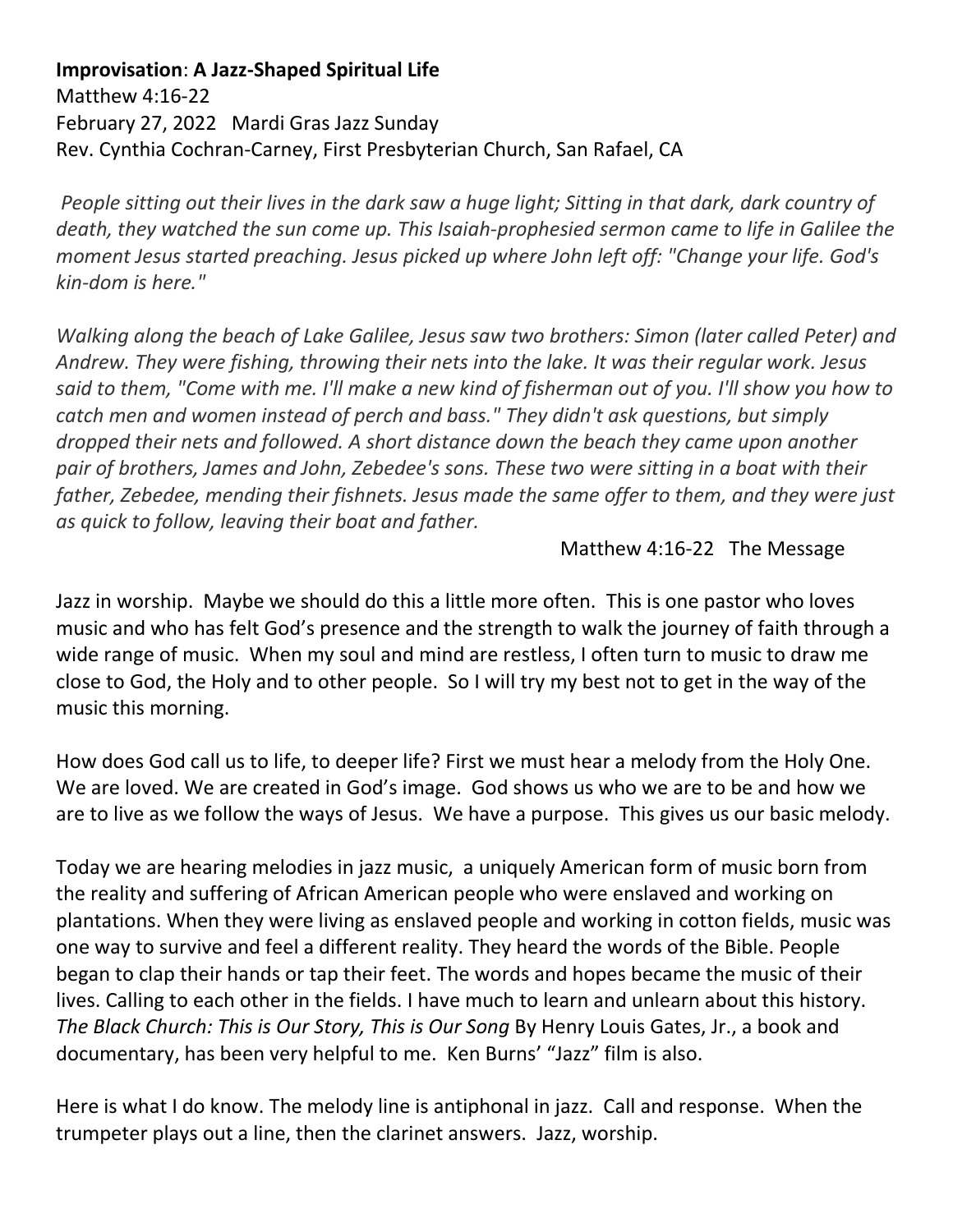Think about today's story from Matthew. Jesus called the disciples. They heard in his voice, in his words, in his presence, the melody they were searching for. He invited them to follow him. They did. They left their nets, their lives to respond to this adventure. Life of faith is like that. There is a basic melody. But soon faith, spiritual life, becomes improvisational journey; we take that basic melody and add some harmony – my harmony, my interests, my questions, my hopes, my doubts, my rhythm. But it is not a solo performance. It becomes our rhythm, a community of faith, and other people who encourage me and challenge me.

When I look at sheet music for spirituals and jazz, there are little notes are called grace notes in music. Grace is a gift from the Source of Love that is not earned or deserved. God offers us grace of forgiveness, of peace, of healing, of hope, of new beginnings. As Anne Lamott writes, at some point we have to give up the hope of ever having a better past. God offers us grace that we may begin again with hope and purpose. Grace is an affirmation of God that even if you had trauma in your life, and you are not sure if you are loved, if anyone will believe you, if you are acceptable and precious, you are. If you live with constant regrets or constant fear, Divine grace, offers a new melody.

I felt some of that melody and energy last week when over 150 people gathered here to hear John Philip Newell. We listened to his words. We talked to our neighbor. We listened to chants he had written. There was this ancient melody of Celtic wisdom that people were responding to. Remember what Newell said – "In the beginning was the sound."

We sense a longing, a calling. We might even hear some grace notes. But we also know there are times of pain. We are worried about Russia's invasion of Ukraine – the incredible acts of war, violence, destruction and death. We worry about our health. We feel the weight of grief and loss. We worry about money, worries about kids or parents or grandparents. Then we begin to improvise on that melody in minor keys, in somber notes.

We begin to understand that spirituality is not simply like learning scales and chords. When Jesus calls the fisherman, he is inviting them into a relationship of being together. He did not hand them a manual of operations for being a disciple. He did not ask them to take an online test to see if they were qualified. He invited them, he called them and something about him made them respond.

Jesus invited them to listen to him, to pray with him, to eat with him, to watch him so they would learn his melody and then take his melody into the world. He also expected them to take that basic melody and then improvise with their own skills and gifts and interests and passions. He wanted them to see all the people around them who thought their song didn't matter, that God's melody did not include them - the poor, the sick, the Samaritans, the lepers, the women, the outsiders. But Jesus came to say that they mattered, that their song was pleasing to God and they were invited to join the big choir and the big band. He wanted